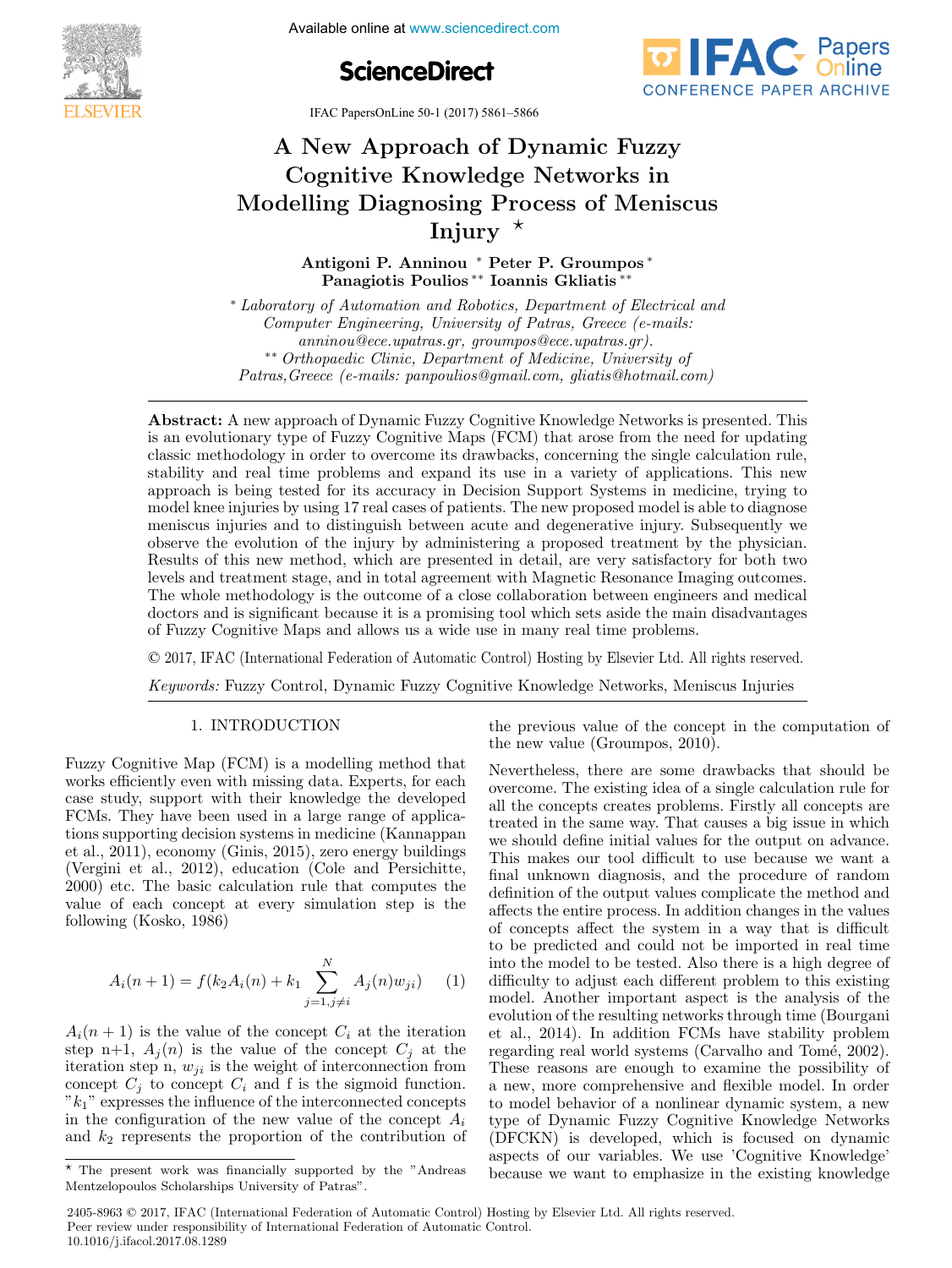extracted by experts and exploited, so as to generate new knowledge through cognitive process. As far as networks are concerned, cognitive maps form an extensive network (Papageorgiou and Stylios, 2008).

In this new model the new calculation rule should be comprised by two equations. These equations will consist not only of the inputs and outputs of the system but also the states. The dynamic combination of the three concepts, States, Inputs and Outputs will consist the Dynamic Fuzzy Cognitive Knowledge Network. The combination of the three concepts in two new, different equations, extracted and following the basic rules of fuzzy modelling, will be the core of the new approach, which will be applied in modelling the diagnostic procedure of meniscus injury and tested in 17 real patients. After the distinction between acute and degenerative injury, we examine the influence of daily analgesics in the evolution of the injury through time.

#### 2. DYNAMIC FUZZY COGNITIVE KNOWLEDGE NETWORK

The new proposed system uses the basic theory of FCM with the difference that the system main variables are not treated in the same way. FCM are specialized in complex systems and are suitable for medical decisions because they model the human thinking, using a reasoning process that can include uncertain descriptions. The procedure of constructing the FCM is remaining the same. First of all experts should define all together the basic system variables. But the main change is that after this procedure, variables should be divided into three categories:

- Fuzzy States
- Fuzzy Inputs
- Fuzzy Outputs

The fuzzy inputs concern signals that stimulate the system. The fuzzy states of a dynamic system refer to a minimum set of variables, known as state variables, which fully describe the system and its response to any given set of inputs. The fuzzy output variables constitute those that we should examine their behaviour. In that way we take into consideration what exactly each concept does. We no more treat outputs in the same way as inputs and inputs are separated from states. The mathematical description of the system and the combination of initial states and inputs are sufficient to provide information about both the future states and outputs. Mathematically the standard form of the new model is described by the system general equations (Yu, 2005),(Rowell, 2002):

$$
\mathbf{x}(k+1) = f[A\mathbf{x}(k) + B\mathbf{u}(k)] \tag{2}
$$

$$
\mathbf{y}(k) = f[C\mathbf{x}(k) + D\mathbf{u}(k)]\tag{3}
$$

where  $x(k) \in R^n$  is a state vector,  $u(k) \in R^r$  is an exogenous known input vector,  $y(k) \in \mathbb{R}^m$  is the output vector in time unit "k". "k" is the discrete instant of time that input and state vectors are defined. This is in stark contrast with "n" variable in equation (1). The latter expresses the iteration steps until convergence. In the new model the number of iteration steps depends on the samples

defined by "k". Each sample adds a new iteration step. The state variables are an internal description of the system and in combination with the system inputs are sufficient for computing the output. Figure 1 illustrates the system structure.



Fig. 1. System states, inputs and outputs

Matrices A, B, C and D contain constant coefficients that describe our system. Function f is a nonlinear activation function and is intentionally omitted because the aim of this paper is to test the conclusions from the new separated fuzzy equations. So we use a linear model and in order to interpret the output we use a set of fuzzy rules since the nature of medical problems and decisions does not require a precise numeric interpretation of the output between 0 and 1, but an ambiguous interpretation that simply determines whether the patient is healthy.

Arrays A, B, C and D are the connection weight matrices, associated with the fuzzy state, input and output vectors. More specifically, array A is a weight matrix that connects the states between them and it corresponds to the weight matrix of classic FCM but now it connects only the states of the system. Array B is a new weight matrix which represents how each input influences the states one by one. Array C is the weight matrix of the interrelationship between the states and the outputs and array D depicts the influence of the inputs to the outputs respectively. Arrays A, B, C and D must be decided by experts, describing the linguistic interrelationships between vectors. The exact procedure is the same as in the construction of a classic Fuzzy Cognitive Map (Groumpos, 2010). Experts should define all these interconnections in their natural language using linguistic variables and after a defuzzification method of Center of Area, the arrays will be filled with numeric values.

The algorithm that describes the new model in detail, adjusted in medical diagnosis follows:

Step 1: Ask experts to define the basic concepts

Step 2: Experts separate them into Fuzzy States, Inputs, and Outputs

Step 3: Experts construct weight matrices between Outputs-States, States-States, Outputs-Inputs, States-Inputs, using fuzzy variables

Step 4: Convert weight matrices into numeric values using a defuzzification method

Step 5: Detect initial states in time unit "k" (Patients Initial Symptoms)

Step 6: Compute Initial Output in "k" from equation (3)  $\rightarrow$  Diagnosis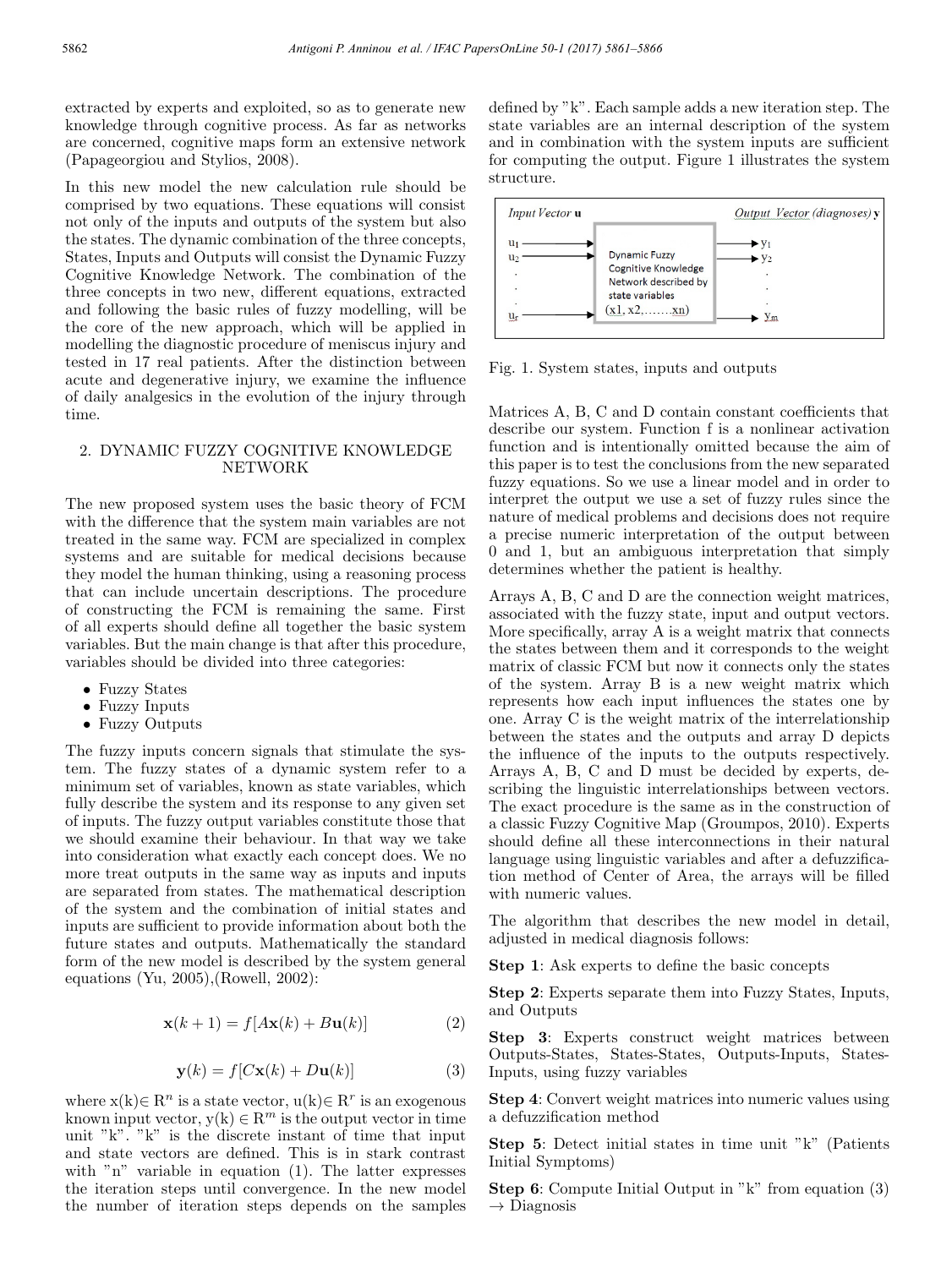Step 7: According to diagnosis, physicians propose Treatment

Step 8: Treatment is a new Input in our system in time variable "k"

Step 9: Compute new States in time unit "k+1" with equation (2)

**Step 10:** Compute new output in  $"k+1"$  according to equation (3)

**Step 11:** Renew the new input value in  $"k+2"$ 

Step 12: Repeat steps 9-11 until desired time unit

#### 3. MODELLING MENISCAL TEAR USING DFCKN

Immediate diagnosis and treatment is of the utmost importance in medicine. In knee injuries physicians are forced to use the solution of MRI in order to have verified results. Is this method necessary though? A new integrated tool that would work supportively to the physician has to be implemented in order to make the right decision. This paper models the diagnostic process of meniscus injury using DFCKN and constitutes an extension of paper of Anninou et al. (Anninou et al., 2016) that used the classic theory of Fuzzy Cognitive Maps. Apart from these the evolution of the disease through time with the proper treatment is examined for the first time.

The model will be consisted of two levels. In the first level we decide if the patient has meniscus tear and if the answer is positive the final diagnosis in the second level concerns the distinction between acute and degenerative injury.

In the first level the output vector is Meniscal Tear (MT) and a high value of that corresponds to a positive result according to equation (3).

The output is directly depended on the states. This specific output is not affected by any input and therefore matrix D is zero and equation (3) is being transformed to (4).

$$
\mathbf{y}(k) = C\mathbf{x}(k) \tag{4}
$$

The system states  $x(k)$  are comprised of the patients symptoms at the specific time of the examination and their initial values could be on or off, so they take two values, 0 or 1 (Kandasamy and Smarandache, 2003). All possible symptoms are the following 13: Clicking, Catching, Giving way / weakness, Localized pain, Episodic pain, Pain with activity, Pain with pivoting/twisting, Change in quality/pattern of pain, Locking, Acute swelling, Subacute swelling, Weight bearing, Continued in athletic activity, and they have been explained in (Anninou et al., 2016).

The state vector is a vertical vector consisting of the following elements: C1, C2, C3, C4, C5, C6, C7, C8, C9, C10, C11, C12, C13.

The way that the 13 states interact with the output has been decided by experts and after the defuzzification method of Center of Area (CoA) it is illustrated in matrix C.

 $C = [0.75 \ 0.375 \ 0.375 \ 0.75 \ 0.5 \ 0.75 \ 0.875 \ 0.25 \ 0.875 \ 0.25 \ 0.675 \ 0.5 \ 0.5]$ 

Instead of the sigmoid function f that used in FCM to transform the output into the interval [0,1] in combination with an interpretation criterion in order for the output to be fully understandable, we now use fuzzy rules to immediately transform the numeric value to a fuzzy variable,because of the nature of medical problems that demand an explicit linguistic interpretation. Fuzzy rules resulted from the entire bandwidth spectrum of the output value and are the following:

- IF the output is between 0-3.0125 THEN the output fuzzy variable is "Low".
- IF the output is between 3.0126-6.025, THEN the output fuzzy variable is "Medium"
- IF the output is between 6.026-9.0375, THEN the output fuzzy variable is "High"
- IF the output is between 9.0376-12.05, THEN the output fuzzy variable is "Very High"

If the fuzzy variable is High or Very High then the patient suffers from meniscal tear. In the first case with variable Low, the patient is healthy and when the fuzzy variable is Medium we need extra information to conclude to a decision. This information concerns clinical examination results (Tests) (Anninou et al., 2015) that influence the output and the final decision. Possible Tests are: Mcmurrey's test, Thessal's test (20◦ knee flexion), Steinmann's I test, Joint Line Tenderness, Ege's test, Childress' test, Appley's test. So the second fuzzy rule is translated as follows:

• IF Meniscal Tear is Medium AND one or more tests from the list: T1, T2, T3, T4, T5, T6 are positive THEN the patient suffers from meniscal tear. IF Meniscal Tear is Medium AND only test T7 is positive THEN the patient does not suffer from meniscal tear.

According to the diagnosis if the patient has meniscal tear we continue to the next level FCM so as to understand the exact injury between acute and degenerative. In that second level we have to take into consideration the Risk Factors, which are attributes, characteristics or exposures that increase the likelihood of a person developing a disease, in order to check if they are susceptible to acute or degenerative meniscal tears respectively. The total Risk Factors are: R1: Sport activity / high Tegner score (soccer), R2: Systemic laxity (> 1 score in Beighton scale), R3: History of previous injury/ surgery, R4: Time From initial ACL Injury  $> 2 - 5$  years, R5: Lifting weight routine, R6: Age  $> 60$  years old, R7: Male gender, R8: Work related/ frequently kneeling-squatting, R9: Using stairs frequently, R10: BMI  $\geq$  25 kgr/m<sup>2</sup>, R11: Standing / walking routine, R12: Chronic recurring pain and swelling after exercise, R13: Minor trauma/Insignificant traumatic injury / unable to recall traumatic event, R14: Quads wasting / VMO assymetry, R15: Pain / symptoms bilaterally present, R16: Vaguer / more subtle symptoms ( no knee block), R17: Knee OA present (Snoeker et al., 2013).

The output vector now has two values: Acute Injury and Degenerative Injury. In this specific level, states of the system are a vertical vector consisting of Risk Factors: R1, R2, R3, R4, R5, R6, R7, R8, R9, R10, R11, RF. In addition D is a zero matrix because the output is influenced only by the states at this level too. So we use equation (4).

$$
y(k) = \begin{bmatrix} Acute \\ Degenerative \end{bmatrix}
$$
 (5)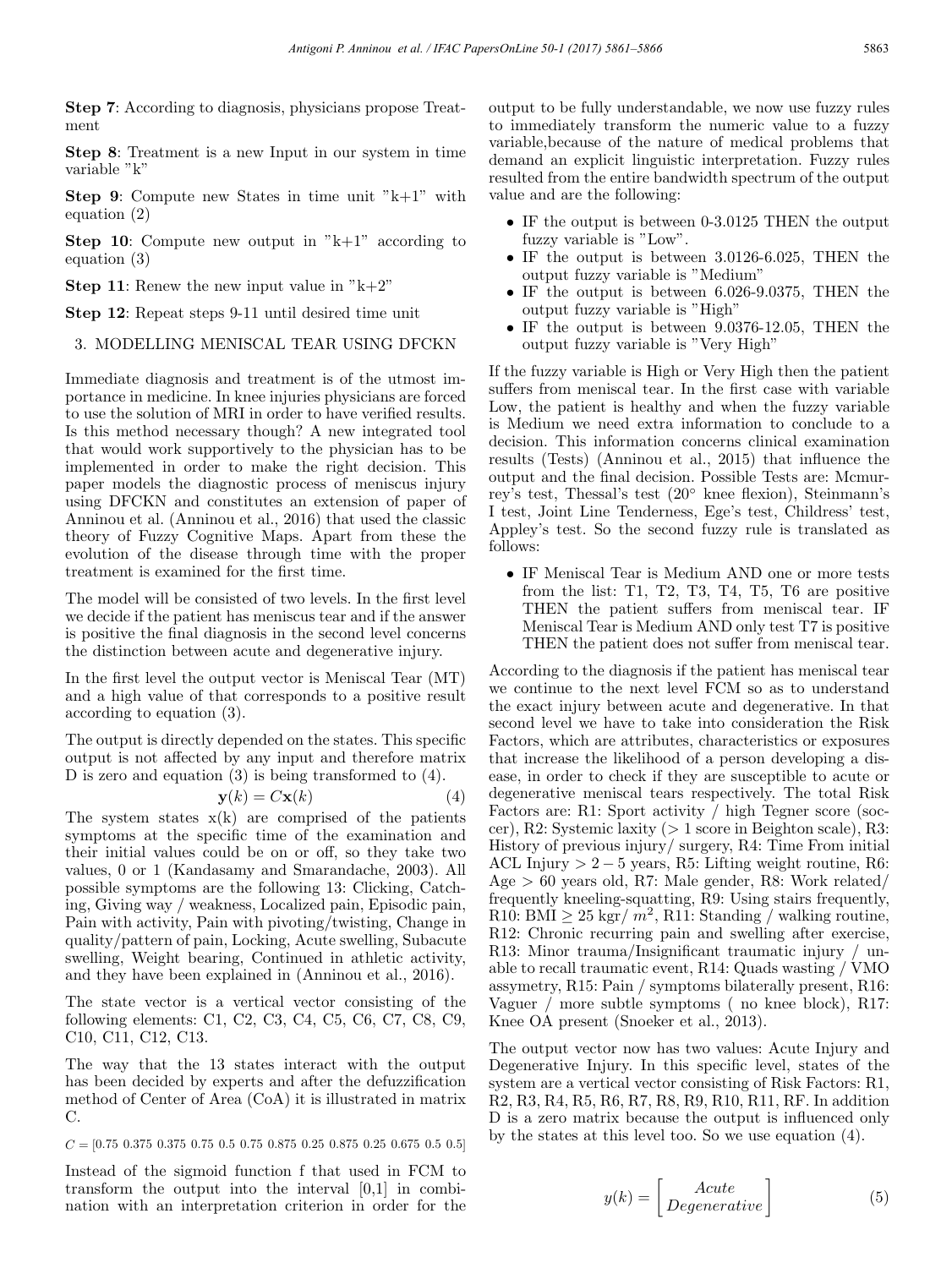The last value RF depends on the value of the six risk factors between R12-R17. If one at least of the values of R12-R17 is activated then RF=1. But if all values are zero then " $RF$ "=-1. According to the following matrix C, if RF=1 a very high positive weight is added to degenerative injury and a very high negative weight to the acute one. That introduces competitiveness to our system and means that if one or more risk factors between R12- R17 are activated then we have low possibility of the final diagnosis to be acute injury. If RF=-1 the reverse process is performed.

$$
C = \begin{bmatrix} 0.75 & 0.75 & 0.75 & 0.75 & -1 & -1 & -1 & -1 & 0 & 0 & 0 & -0.75 \\ -1 & -1 & -1 & -1 & 0.75 & 0.75 & 0.75 & 0.5 & 0.5 & 0.5 & 0.75 \end{bmatrix}
$$

Competitiveness is very useful in medical decision support systems, where we need a dominant output over all the other possible diagnoses.

We are now ready to examine the model with 17 real case studies from General University Hospital of Patras.

#### 4. SIMULATION RESULTS

## $4.1$  1<sup>st</sup> Patient

In order to fully understand the method, the diagnosis procedure of the first patient will be presented analytically.

Patient 1 had symptoms: C1, C4, C6, C7, C11. Positive tests were: T1, T2, T3, T4, T5, T6.

According to (4) the arising output value is 3.8 which corresponds to the fuzzy variable 'Medium'. So we have to examine the Test results. According to the positive tests and the second fuzzy rule the patient suffers from meniscal tear.

Now we examine first patient risk factors arose from his examination. He is positive to: R1, R3, R4, R6, R7, R8, R9, R10, R12, R14, R16, R17. First of all we observe that we have activated values between R12 to R17. That means that  $RF=1$ . According to equation (4) the output values are the following:

$$
y(k) = \begin{bmatrix} -1.5\\ 1 \end{bmatrix} \tag{6}
$$

Consequently the accurate diagnosis for patient 1 is Degenerative Injury. The competitiveness reduced significantly the value of one concept and helped us conclude to one final decision.

#### 4.2 Overall Patients

The overall data collected by the 17 real patients arrived at University Hospital of Patras having knee injuries are presented in the Table 1. According to the first level analysis, using the second and third column of Table 1, with symptoms as states and test results as additional data, we compute the first level output in the last column using a linguistic variable extracted by fuzzy rules.

Graphically the numeric values of outputs are illustrated in Fig.2.

As far as the second level results are concerned for the total patients, they are presented in Table 2 and Fig. 3.



Fig. 2. Meniscus Tear Diagnosis



Fig. 3. Final Diagnoses

## 5. TREATMENT STAGE-SIMULATION RESULTS

All this aforementioned methodology is used in order to compute the output at the specific time unit k, that patient arrived at hospital and wanted a diagnosis. But after this diagnosis, the physician proposes an external intervention, a treatment, so the existing states of the system are updated. Therefore in  $(k+1)$  time unit the new states are computed by (2) and the new output is as follows:

$$
y(k+1) = Cx(k+1) + Du(k+1)
$$
 (7)

The input is the proposed treatment that influences patients symptoms, and after the computation of the new states, we compute the new output  $y(k+1)$  by using  $x(k+1)$  instead of  $x(k)$ . Treatment is steady but its influence to patient, changes through time. For knee injuries, nonoperative treatments are often proposed, including supervised sessions of physical therapy with scope for individual adaptation thrice a week during the first 6 weeks and then at least twice a week for further 6 weeks under supervision of a musculoskeletal physiotherapist. It needs 6 weeks for the patient to respond. The number of time steps we need in order to complete the treatment stage is exactly the same as the time that patient would go to physician for re-examination. More specifically we will check the influence of the method proposed by the physicians that concerns Daily analgesics (NSAIDs) that were administered for those 6 weeks and then as required during the follow-up. In case of contraindications to nonsteroidal anti inflammatory drugs (NSAIDs), paracetamol 4 g/day in di-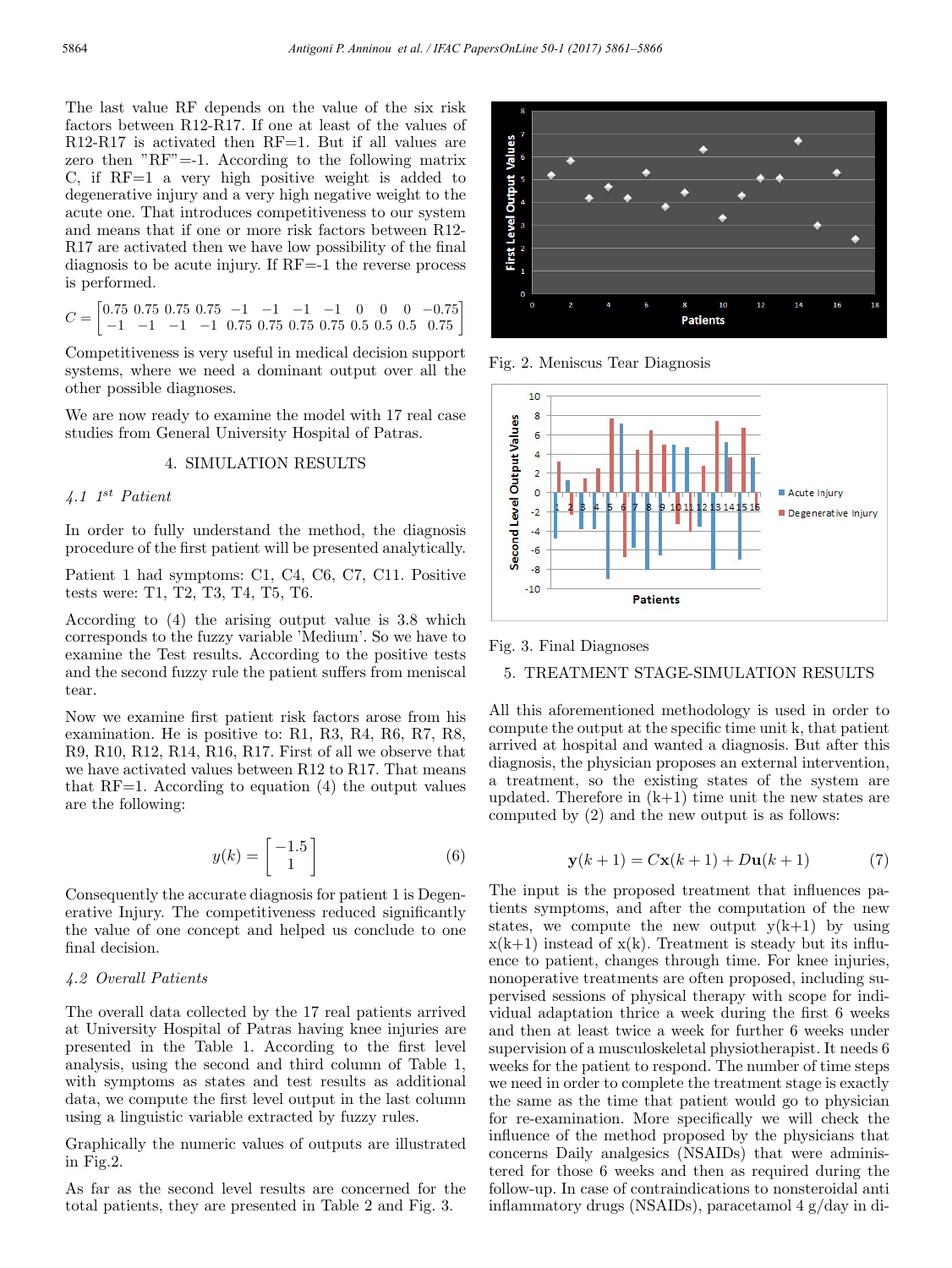| Patients                | <b>Symptoms</b>                                                                                                                 | <b>Positive Tests</b>  | <b>First Level Diagnosis</b> |  |  |
|-------------------------|---------------------------------------------------------------------------------------------------------------------------------|------------------------|------------------------------|--|--|
| 1                       | C1, C4, C6, C7, C11                                                                                                             | T1, T2, T3, T4, T5, T6 | Medium                       |  |  |
| $\mathbf{2}$            | C1, C2, C4, C6, C7, C11                                                                                                         | T1,T2,T5,T6            | Medium                       |  |  |
| 3                       | C1,C3,C4,C6,C7,C11                                                                                                              | T1.T2.T5               | Medium                       |  |  |
| $\overline{\mathbf{4}}$ | C <sub>1</sub> ,C <sub>4</sub> ,C <sub>6</sub> ,C <sub>7</sub> ,C <sub>11</sub>                                                 | T2, T3, T4, T5, T6     | Medium                       |  |  |
| 5                       | C1, C2, C4, C6, C7, C11                                                                                                         | T2,T3,T4,T6            | Medium                       |  |  |
| 6                       | C <sub>2</sub> ,C <sub>4</sub> ,C <sub>7</sub> ,C <sub>11</sub> ,C <sub>12</sub> ,C <sub>13</sub>                               | T1, T2, T3, T5, T6, T7 | Medium                       |  |  |
| $\overline{7}$          | C1, C2, C3, C4, C7, C11                                                                                                         | T2,T4,T5               | Medium                       |  |  |
| 8                       | C2, C4, C6, C7, C11, C12, C13                                                                                                   | T1,T2,T5,T7            | Medium                       |  |  |
| 9                       | C1, C2, C4, C5, C6, C7, C11                                                                                                     | T3                     | High                         |  |  |
| 10                      | C1, C3, C4, C5, C11                                                                                                             | T2,T3                  | Medium                       |  |  |
| 11                      | $\overline{C1, C2, C4, C7, C11}$                                                                                                | T1,T2                  | Medium                       |  |  |
| 12                      | C1, C2, C3, C4, C5, C7, C11                                                                                                     | T1, T2, T3, T4, T7     | Medium                       |  |  |
| 13                      | C <sub>1</sub> ,C <sub>2</sub> ,C <sub>3</sub> ,C <sub>4</sub> ,C <sub>5</sub> ,C <sub>6</sub> ,C <sub>7</sub> ,C <sub>11</sub> | T1, T2, T3, T4, T7     | Medium                       |  |  |
| 14                      | C1, C2, C3, C4, C5, C6, C7, C11                                                                                                 | T1, T2, T3, T4, T7     | High                         |  |  |
| 15                      | C1.C2.C6.C11                                                                                                                    | T1, T2, T3, T4, T5     | Medium                       |  |  |
| 16                      | C1, C2, C3, C6, C7, C11, C12, C13                                                                                               | T1,T2,T4,T5            | Medium                       |  |  |
| 17                      | C1, C2, C3, C7                                                                                                                  | T7                     | $Low \rightarrow HEALTHY$    |  |  |

Table 1. Data Collected By 17 Patients and Meniscal Tear Diagnosis

Table 2. Accurate Diagnosis of 17 Patients

| Patients                | <b>Risk Factors</b>                                            | <b>Acute Injury</b> | Degenerative Injury | <b>Final Diagnosis</b> |  |  |
|-------------------------|----------------------------------------------------------------|---------------------|---------------------|------------------------|--|--|
|                         | R1, R3, R4, R5, R6, R7, R8, R9, R10, R12, R14, R16, R17        | $-4.75$             | 3.25                | Degenerative           |  |  |
| $\bf{2}$                | R1, R3, R4, R6                                                 | 1.25                | $-2.25$             | Acute                  |  |  |
| 3                       | R1, R3, R4, R6, R8, R12, R13, R14, R16                         | $-3.75$             | 1.5                 | Degenerative           |  |  |
| $\overline{\mathbf{4}}$ | R1, R3, R4, R6, R7, R8, R10, R11, R12, R14, R16                | $-3.75$             | 1.5                 | Degenerative           |  |  |
| 5                       | R6, R7, R8, R10, R11, R12, R13, R14, R15, R16, R17             | $-9$                | 7.75                | Degenerative           |  |  |
| 6                       | R6, R7, R8, R10                                                | 7.2                 | $-6.75$             | Acute                  |  |  |
| 7                       | R1, R3, R4, R6, R8, R9, R10, R11, R12, R13, R14, R15, R16, R17 | $-5.75$             | 4.5                 | Degenerative           |  |  |
| 8                       | R6, R7, R8, R9, R12, R13, R14, R15, R16                        | $-8$                | $-6.5$              | Degenerative           |  |  |
| 9                       | R3, R4, R6, R8, R9, R10, R12, R13, R14, R15, R16, R17          | $-6.5$              | $\overline{5}$      | Degenerative           |  |  |
| 10                      | R8,R9                                                          | 5                   | $-3.25$             | Acute                  |  |  |
| 11                      | R1, R6, R8                                                     | 4.75                | $-4$                | Acute                  |  |  |
| 12                      | R3, R4, R5, R8, R9, R11, R13, R14, R17                         | $-3.5$              | 2.75                | Degenerative           |  |  |
| 13                      | R5, R7, R8, R9, R10, R11, R13, R14, R15, R16, R17              | $-8$                | 7.5                 | Degenerative           |  |  |
| 14                      | R1, R3, R4, R5, R7, R8, R9, R10, R11                           | 5.25                | $-3.75$             | Acute                  |  |  |
| 15                      | R6, R8, R9, R10, R11, R13, R14, R15, R16, R17                  | $-7$                | 6.75                | Degenerative           |  |  |
| 16                      | R1, R5, R7, R8, R9, R10, R11                                   | 3.75                | $-1.75$             | Acute                  |  |  |

vided doses combined with tramadol sustained release 100 mg at night was used. The goal of rehabilitation is to regain good knee control, range of motion (ROM),flexibility, and muscle strength and thereby to improve knee function.

Patient needs 4 re-examinations during these 6 weeks. These would be the 4 time steps,  $k+1$ ,  $k+2$ ,  $k+3$ ,  $k+4$ , for our algorithm. The way that this "input" interacts to the patient in relation to time has a discrete time function illustration, where in  $"k+1"$ , input is very low and corresponds to  $u=0.1$ , in the next selected time variable  $k+2$  the input is  $u=0.5$ , in the third iteration of the algorithm  $k+2$ , u has its highest value  $(u=1)$  and keep it for the last iteration in the final step k+3. Matrix A expresses the interrelationships between states with each other and matrix B the influence between input and states, namely between treatment and symptoms. Experts defined these relationships with linguistic variables and after the defuzzification method, the two numeric matrices are as follow.

|       | $\theta$      | $0.5^{\circ}$ | 0.375    |          |                        |               | 0.5 0.375 0.375 0.375 0.375 0.375 0.375 0.375 |          |      |                  |          | $\theta$    |  |
|-------|---------------|---------------|----------|----------|------------------------|---------------|-----------------------------------------------|----------|------|------------------|----------|-------------|--|
|       | 0.5           | $^{(1)}$      | 0.5      |          | 0.375 0.375 0.375 0.75 |               |                                               | 0.75     |      | 0.75 0.375 0.375 |          | $\Omega$    |  |
|       | 0.5           | 0.5           | $\Omega$ |          | 0.5                    | $0.5^{\circ}$ | 0.375                                         | $\Omega$ | 0.75 |                  |          |             |  |
|       | $0.5^{\circ}$ | 0.375 0.375   |          | $\theta$ | $\Omega$               | $\Omega$      | 0                                             | $^{(1)}$ | 0.5  | 0.75             | $\theta$ | $0.75 \; 0$ |  |
|       |               | 0.375 0.375   | - 0.5    |          | $\Omega$               | 0.5           | $\theta$                                      | $^{(1)}$ | 0.75 | $\theta$         | $\theta$ | 0.750       |  |
|       |               | 0.375 0.375   | 0.5      | $\theta$ | 0.5                    | $\theta$      | 0                                             | $\theta$ |      |                  | $\Omega$ | $0.75\;0$   |  |
| $A =$ |               | 0.375 0.75    | 0.75     | $\Omega$ |                        |               |                                               |          |      |                  |          |             |  |
|       | 0.375 0.75    |               | $\Omega$ |          |                        |               |                                               |          |      |                  |          |             |  |
|       | 0.375 0.75    |               | 0.75     | 0.5      | 0.75                   | $\Omega$      | $^{(1)}$                                      |          |      |                  |          |             |  |
|       |               | 0.675 0.675   | $\Omega$ | 0.75     | $\Omega$               | $\Omega$      | $^{(1)}$                                      |          |      |                  |          |             |  |
|       | 0.375 0.375   |               | $\Omega$ |          |                        | $\cup$        | $^{(1)}$                                      |          |      |                  |          |             |  |
|       | $\cup$        | 0             | $\Omega$ |          | 0.375 0.375 0.375      |               | $\theta$                                      |          |      |                  |          |             |  |
|       |               |               |          |          |                        |               |                                               |          |      |                  |          |             |  |
|       |               |               |          |          |                        |               |                                               |          |      |                  |          |             |  |

 $B = [-0.1 - 0.1 - 0.1 - 0.1 - 0.3 - 0.3 - 0.3 - 0.3 - 0.3 - 0.3 - 0.30]$ We observe that proposed treatment will significantly reduce symptoms C5-C11 if they exist. In case study 1 patient has symptoms C1, C4, C6, C7, C11. According to equations (3) and (7) the symptoms and the output (meniscus injury) are changing as in Table 3.

Table 3. Output Iterations

|        | $\it initial$ | $"L+1"$<br>n. | $"L \perp 2"$<br>n | $"k+3"$ | $"L\perp A"$ |
|--------|---------------|---------------|--------------------|---------|--------------|
| Output | $\vert$ 3.8   | 1.96          | 0.94               | $-0.31$ |              |

We observe the fluctuation of output until the final application of the 6 weeks treatment as it is illustrated in the following figure.